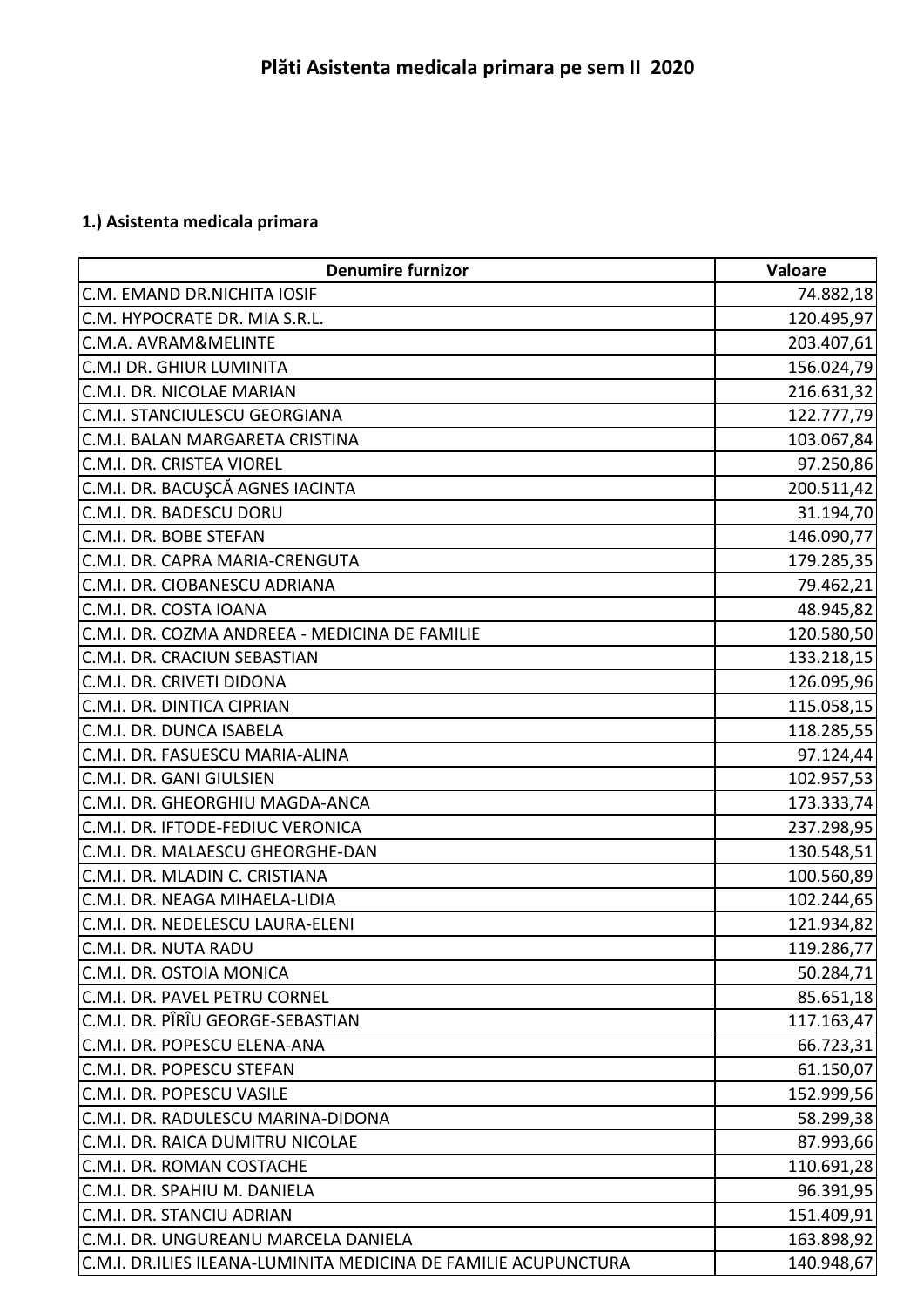| C.M.I. M.G. DR. BOROS OLIMPIU-RADU                                        | 60.131,46    |
|---------------------------------------------------------------------------|--------------|
| C.M.I. MED. FAM. DR. MANOLE CORNELIA-ALEXANDRA                            | 115.530,66   |
| C.M.I.DR.GHITOIU GHERGHINA                                                | 138.671,24   |
| C.M.M.F. DR MIHAILOV LILIANA                                              | 122.390,68   |
| C.M.MED MIN DR. PRUNA SILVIA                                              | 20.721,83    |
| CAB.MED. GEN. DR. VLASIN SERGIU                                           | 47.504,43    |
| CABINET MEDICAL DE FAMILIE DR. COMISEL GABRIELA SRL                       | 144.321,84   |
| CABINET MEDICAL DR. MIHAI DUMITRU SRL                                     | 25.368,31    |
| <b>CATMED SRL</b>                                                         | 157.097,27   |
| <b>CAVIMED</b>                                                            | 138.772,45   |
| <b>SC CM AIDE SANTE SRL</b>                                               | 190.854,74   |
| CENTRUL MEDICAL DIEFFENBACHIA DIAGNOSTIC SRL                              | 81.516,09    |
| CENTRUL MEDICAL LIAD SRL                                                  | 75.708,64    |
| CM. DR. CHIORALIA N CARMEN SORINA - CABINETE MEDICALE ASOCIATE MG         | 214.105,83   |
| <b>CMAMF DR. IVANCIU IONEL</b>                                            | 172.444,25   |
| CMAMF DR.ALEXANDRU CRISTINA                                               | 161.001,41   |
| CENTRUL MEDICAL DE DIAGNOSTIC SI TRATAMENT AMBULATORIU SI MED.            | 3.602.863,03 |
| PREVENTIVA                                                                |              |
| CMI - BUCUR I. ILEANA                                                     | 64.637,56    |
| CMI - BUSNEAG I. ILIANA CARMEN                                            | 160.086,32   |
| CMI DR. BJERKESTRAND ANDREEA FLORINA DANA                                 | 137.788,69   |
| CMI DR. SICLOVAN MARIA                                                    | 109.863,89   |
| <b>CMI ALBU DANIEL</b>                                                    | 66.746,56    |
| CMI BADEA D BEATRICE RODICA                                               | 56.363,15    |
| <b>CMI BANU DANIEL</b>                                                    | 86.595,93    |
| CMI BARI GHEORGHE IULIANA                                                 | 149.841,81   |
| CMI CARTAS DR SAVA DAN                                                    | 155.120,06   |
| <b>CMI DERIOIU DANIEL IONUT</b>                                           | 85.158,39    |
| CMI DOGARU P. PETRU                                                       | 98.998,87    |
| CMI DR BUZESCU DAN AUREL                                                  | 125.474,07   |
| <b>CMI DR CATOIU LAVINIA</b>                                              | 103.367,83   |
| CMI DR CEAUSU ANDREEA MAGDALENA                                           | 107.466,81   |
| CMI DR DELEANU CRISTIAN-DANIEL                                            | 53.026,22    |
| CMI DR DINULESCU DANIELA MEDICINA DE FAMILE SI RECUPERARE, MEDICINA FIZIO | 119.568,33   |
| <b>CMI DR DODU CORNELIA</b>                                               | 80.113,14    |
| CMI DR DRAGHICI MARIA ELIDA                                               | 112.944,13   |
| <b>CMI DR FILIP AURELIAN</b>                                              | 93.148,60    |
| CMI DR GHICA-RADU ADRIANA                                                 | 179.974,65   |
| <b>CMI DR HOBLE ANA</b>                                                   | 137.976,59   |
| <b>CMI DR IONESCU RAFAEL</b>                                              | 139.723,65   |
| <b>CMI DR MUSAT IULIANA</b>                                               | 125.912,73   |
| <b>CMI DR NEGRU CRISTIAN</b>                                              | 54.874,24    |
| CMI DR NICULESCU VICTORITA                                                | 71.309,64    |
| CMI DR POPESCU-LUNGU DANA-OLGA                                            | 124.171,32   |
| <b>CMI DR TINC DOINA</b>                                                  | 31.406,24    |
| CMI DR. BIRAU LUIGI GHEORGHE                                              | 143.525,76   |
| CMI DR. CAMBUROV MIHAELA LOREDANA                                         | 87.425,01    |
| CMI DR. CHIFOREANU GABRIEL                                                | 87.869,02    |
| CMI DR. COJOCARU VALENTIN                                                 | 35.597,37    |
| CMI DR. COSTANGIOARA VALERIU                                              | 132.831,54   |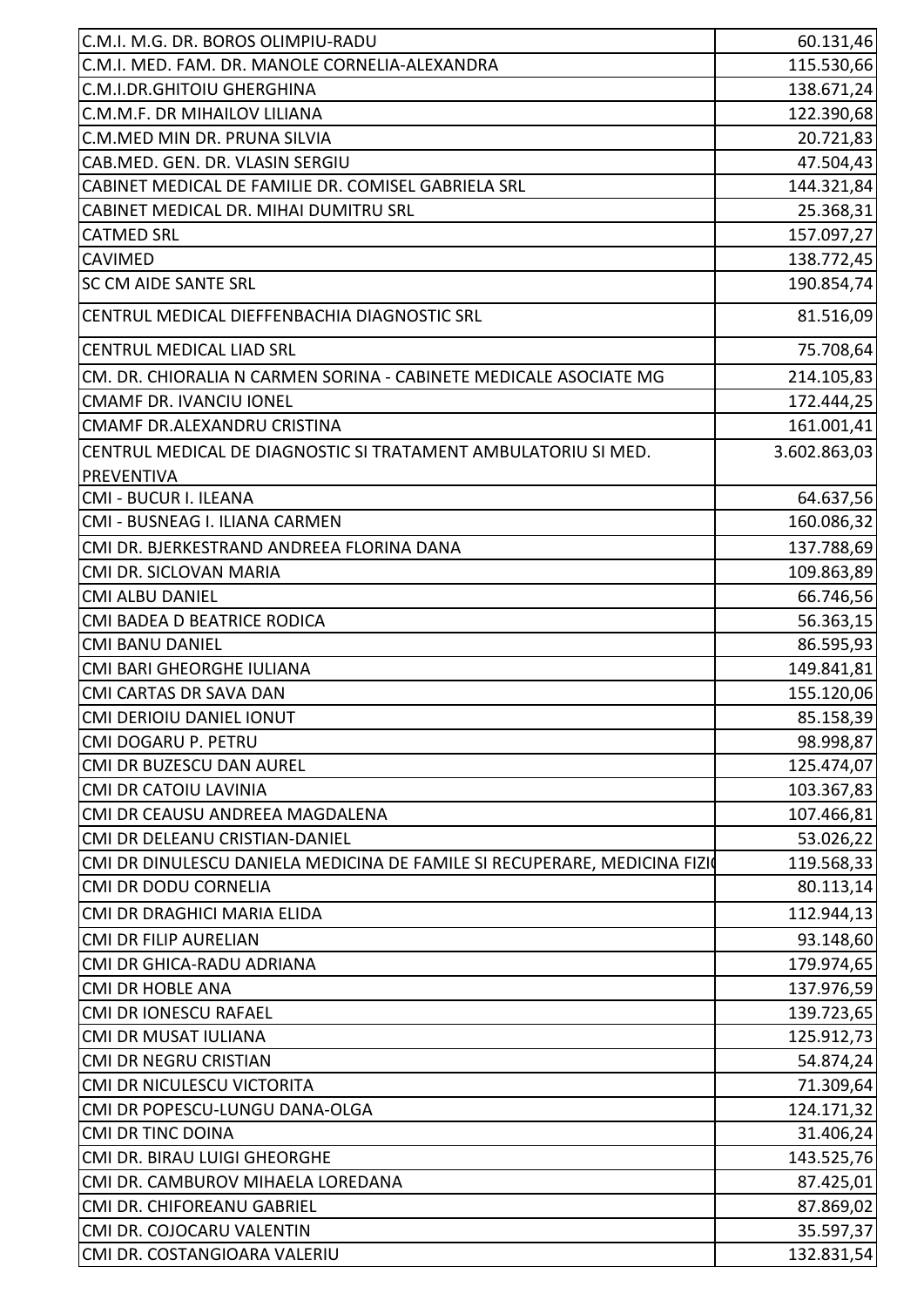| CMI DR. DUMAN NICOLAE                             | 123.375,16 |
|---------------------------------------------------|------------|
| CMI DR. ENACHE VETURIA MARIA                      | 189.732,54 |
| CMI DR. FLORIAN PETRUTA                           | 77.989,13  |
| CMI DR. GAVRILA CONSTANTIN                        | 98.814,91  |
| CMI DR. GINGU VALI                                | 148.371,23 |
| CMI DR. GUZU CRISTINA                             | 173.591,71 |
| CMI DR. HUDICI VIRGILIU-DANIEL                    | 127.566,05 |
| CMI DR. ILIE MARGARETA                            | 117.463,18 |
| CMI DR. ION MIHAITA EMILIAN                       | 119.566,98 |
| CMI DR. KRAKSNER SRL                              | 78.488,13  |
| CMI DR. LINA ION                                  | 127.775,04 |
| CMI DR. MARGINEAN ANDREEA                         | 130.369,27 |
| CMI DR. NEDELCU VIVIANA                           | 159.856,96 |
| CMI DR. NICOLAE SICINSCHI MIOARA                  | 107.988,01 |
| CMI DR. ONEL MADALINA ELENA                       | 162.706,62 |
| CMI DR. POPA ELENA RAMONA                         | 44.707,75  |
| CMI DR. POPA NICOLAE-CIPRIAN                      | 110.386,26 |
| CMI DR. POPESCU ALEXANDRU                         | 74.268,18  |
| CMI DR. RADUCANU ELENA-IULIANA                    | 115.810,12 |
| CMI DR. RUSI EMILIANA                             | 126.969,41 |
| CMI DR. SANDU CARMEN C.MEDIS                      | 79.325,94  |
| CMI DR. SCHIBA MIHAI NICOLAE                      | 62.469,60  |
| CMI DR. SPINEAN MONICA LUCIANA - MEDIC DE FAMILIE | 156.603,69 |
| <b>CMI DR. STAN RADU</b>                          | 147.974,98 |
| CMI DR. TANASESCU LIVIU                           | 80.312,08  |
| CMI DR. TASCAU CLAUDIU SORIN                      | 134.313,30 |
| CMI DR. TOMA DORIN PETRU                          | 61.585,05  |
| CMI DR. ZANFIR MARIAN                             | 91.626,05  |
| CMI DR.MIHAI MIHAELA DANIELA                      | 66.584,26  |
| <b>CMI DR.MIHUT GEORGETA</b>                      | 94.076,26  |
| <b>CMI DR.MITROI CORNEL</b>                       | 126.283,89 |
| CMI DR.PREDETEANU NARCISA                         | 55.495,59  |
| CMI DR.STEFANESCU CRISTINA                        | 98.096,96  |
| CMI DR.TRANDAFIR ILEANA                           | 82.987,18  |
| CMI DR.TUDOSE CRISTIAN                            | 121.059,21 |
| <b>CMI GHINEA ILEANA</b>                          | 92.947,22  |
| <b>CMI IRIMIA MARIUS</b>                          | 84.739,92  |
| CMI MF DR. RUSU FLORIN                            | 134.850,65 |
| <b>CMI NEAGOE IRINA</b>                           | 119.619,35 |
| CMI PASLARU IULIANA-MIHAELA                       | 117.088,38 |
| <b>CMI SECRERIU VIRGIL</b>                        | 130.999,66 |
| <b>CMI TIPISCA SIMONA</b>                         | 65.871,21  |
| CMI UNGURU MIHAELA                                | 81.995,33  |
| CMMF DR. IRIMIA I. EMILIA ALINA                   | 131.255,11 |
| DODI 5109 S.R.L.                                  | 87.407,10  |
| DR.MORARU LUCIAN-CAB.CERC MILITAR                 | 147.416,36 |
| <b>MARINA MED SRL</b>                             | 146.749,79 |
| MED SAN FAM SRL                                   | 139.463,28 |
| <b>MEDFAMGRIG</b>                                 | 123.967,95 |
| <b>MEDICAL CLASS SRL</b>                          | 177.520,53 |
| METROPOLIS MEDICAL CENTER SRL                     | 69.138,58  |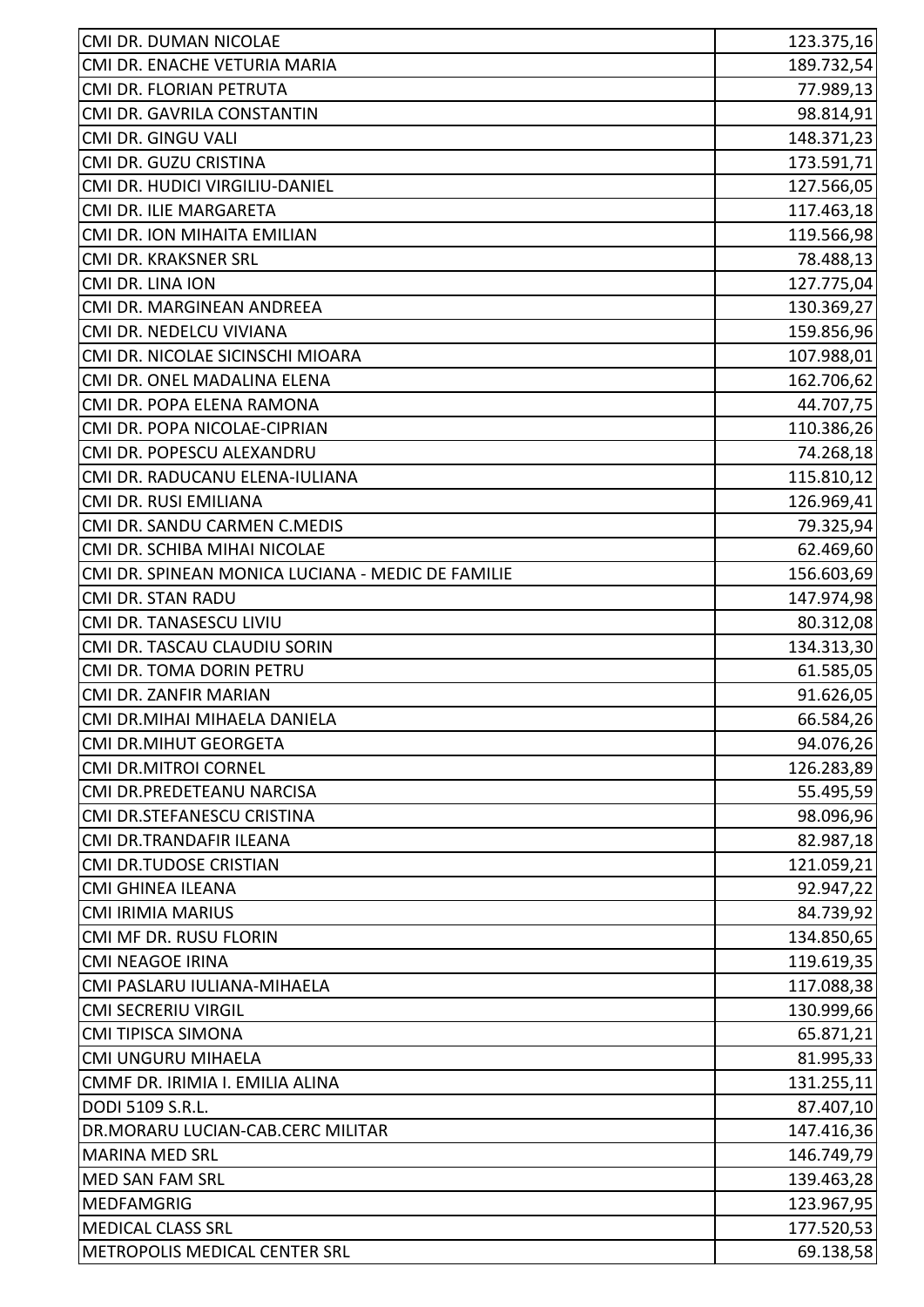| <b>NICOMED ALFA SRL</b>                   | 85.514,15  |
|-------------------------------------------|------------|
| <b>OMNIPRAX MEDICALS S.R.L.</b>           | 171.286,37 |
| <b>PRANA SERV</b>                         | 51.918,05  |
| PSYHO-SOMA MED SRL                        | 147.005,05 |
| S.C. ANGISAN GRUP S.R.L.                  | 15.698,82  |
| S.C. CABINET MEDICAL DR. LUCA S.R.L.      | 13.904,03  |
| S.C. CENTRUL MEDICAL DR. ANCA MORARU SRL  | 110.820,75 |
| S.C. CHIFANMED S.R.L.                     | 201.109,45 |
| <b>S.C. DINU UROMEDICA SRL</b>            | 58.848,16  |
| S.C. DR. BLAJ ST. CABINET MEDICAL S.R.L.  | 94.742,85  |
| S.C. FOCUS LAB PLUS S.R.L.                | 127.175,98 |
| S.C. HOMESON S.R.L.                       | 123.937,12 |
| S.C. LASER MED S.R.L.                     | 79.540,75  |
| S.C. LAUNER FARM S.R.L.                   | 455.460,73 |
| S.C. MEIROSU MED S.R.L.                   | 163.802,91 |
| S.C. MICS MED S.R.L.                      | 58.658,12  |
| S.C. NICOMED S.R.L.                       | 494.299,36 |
| S.C. PANAX MED S.R.L.                     | 50.843,21  |
| S.C. ROT DIAGNOSTIC & TRATAMENT S.R.L.    | 234.136,93 |
| S.C. SANILIFE HEALTH S.R.L.               | 83.744,64  |
| S.C.C.M. DR. GHEORGHE SORIN S.R.L.        | 169.510,47 |
| S.C.C.M. DR. STAN S.R.L.                  | 109.735,30 |
| S.C.M. PRIMA                              | 172.764,15 |
| <b>SC SANAMED PRUTEANU GENIUS SRL</b>     | 131.164,66 |
| <b>SC ALESSIA MED SRL</b>                 | 93.986,59  |
| <b>SC AMICUS MED SRL</b>                  | 160.818,24 |
| <b>SC ANALIZE LABORATOR SRL</b>           | 114.294,06 |
| <b>SC ANGI MED CENTER TOP SRL</b>         | 46.242,65  |
| SC BADIMEDSAN SRL                         | 123.443,54 |
| <b>SC BERCENI MEDICAL SRL</b>             | 5.259,26   |
| <b>SC BORUM MEDICAL SRL</b>               | 202.090,18 |
| <b>SC CAB MIN SRL</b>                     | 123.128,69 |
| SC CAB.MED.DR.BUNDA ACHIM EMIL SRL        | 146.324,07 |
| <b>SC CABIMEDPLUS SRL</b>                 | 161.014,46 |
| SC CENTRUL MEDICAL GIRO SRL               | 176.368,59 |
| SC CENTRUL MEDICAL NICOMED SRL            | 105.319,48 |
| <b>CENTRUL MEDICAL RODICA SRL</b>         | 90.595,36  |
| <b>SC CENTRUL MEDICAL TINERETULUI SRL</b> | 206.764,84 |
| <b>SC CHIAJNA MEDICAL CENTER SRL</b>      | 83.733,03  |
| <b>SC CLINICA SF. LUCIA</b>               | 41.949,47  |
| <b>SC CLUBUL SANATATII SRL</b>            | 33.844,40  |
| <b>SC DR HRIMIUC MINODORA SRL</b>         | 130.556,57 |
| <b>SC ECHILIBRIUM MEDICAL SRL</b>         | 111.550,27 |
| <b>SC ECOFAMCLINICA SRL</b>               | 56.191,00  |
| <b>SC FAMILY PRAXIS SRL</b>               | 119.427,42 |
| SC FAMILYMED CHIOSAC ANDREEA SRL          | 129.777,98 |
| <b>SC GRIKAMED SRL</b>                    | 114.310,62 |
| <b>SC HOLISTIC MED SRL</b>                | 134.152,47 |
| <b>SC HUMAN MEDICAL CENTER SRL</b>        | 1.813,19   |
| <b>SC KASYA MEDICAL CENTER</b>            | 90.064,04  |
| SC MED DR. MORARU SRL                     | 87.238,99  |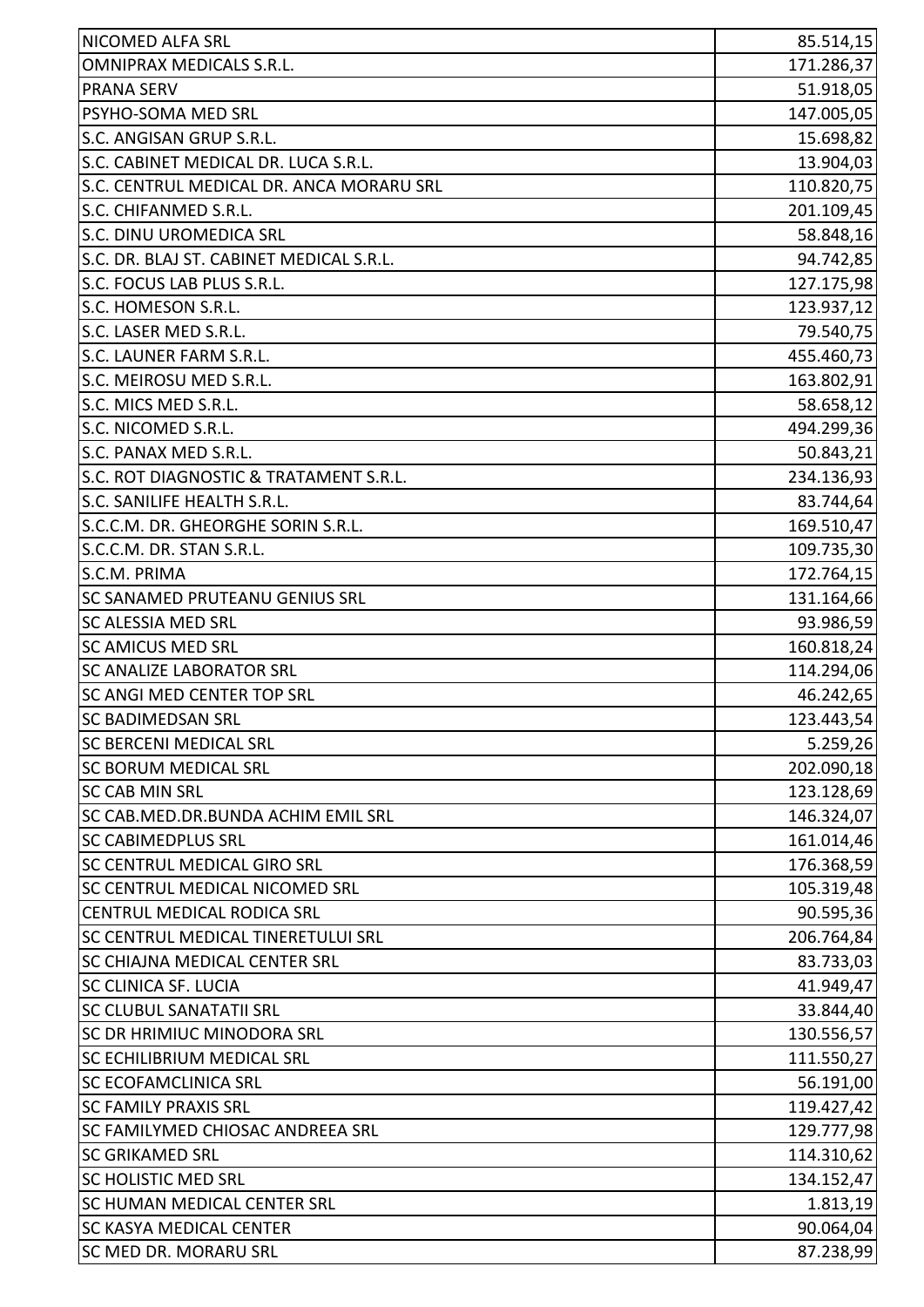| 119.621,30 |
|------------|
| 52.461,44  |
| 337.003,37 |
| 331.590,81 |
| 116.701,96 |
| 206.785,77 |
| 55.057,04  |
| 139.479,82 |
| 155.141,24 |
| 127.164,82 |
| 45.733,66  |
| 363.531,81 |
| 117.281,26 |
| 81.401,94  |
| 203.050,60 |
| 124.854,26 |
| 76.194,18  |
| 134.238,69 |
| 121.257,23 |
| 131.705,94 |
|            |

## **2.) Servicii de monitorizare a starii de urgenta a pacientilor in conditiile art. 8 din Legea 136/2020 plati luna decembrie 2020**

| <b>Denumire furnizor</b>                       | Valoare  |
|------------------------------------------------|----------|
| S.C. CENTRUL MEDICAL DR. ANCA MORARU SRL       | 1.470,00 |
| C.M. HYPOCRATE DR. MIA S.R.L.                  | 1.575,00 |
| C.M.A. AVRAM&MELINTE                           | 3.570,00 |
| C.M.I. DR. BACUŞCĂ AGNES IACINTA               | 2.625,00 |
| C.M.I. DR. BADESCU DORU                        | 840,00   |
| C.M.I. DR. BOBE STEFAN                         | 1.680,00 |
| C.M.I. DR. CAPRA MARIA-CRENGUTA                | 2.310,00 |
| C.M.I. DR. CIOBANESCU ADRIANA                  | 525,00   |
| C.M.I. DR. COSTA IOANA                         | 315,00   |
| C.M.I. DR. COZMA ANDREEA - MEDICINA DE FAMILIE | 1.470,00 |
| C.M.I. DR. CRACIUN SEBASTIAN                   | 4.725,00 |
| C.M.I. DR. CRISTEA VIOREL                      | 420,00   |
| C.M.I. DR. CRIVETI DIDONA                      | 525,00   |
| C.M.I. DR. DINTICA CIPRIAN                     | 1.260,00 |
| C.M.I. DR. FASUESCU MARIA-ALINA                | 1.890,00 |
| C.M.I. DR. GANI GIULSIEN                       | 1.470,00 |
| C.M.I. DR. GHEORGHIU MAGDA-ANCA                | 2.100,00 |
| C.M.I. DR. IFTODE-FEDIUC VERONICA              | 2.415,00 |
| C.M.I. DR. MALAESCU GHEORGHE-DAN               | 525,00   |
| C.M.I. DR. MLADIN C. CRISTIANA                 | 1.995,00 |
| C.M.I. DR. NEAGA MIHAELA-LIDIA                 | 1.890,00 |
| C.M.I. DR. NEDELESCU LAURA-ELENI               | 1.575,00 |
| C.M.I. DR. NICOLAE MARIAN                      | 4.620,00 |
| C.M.I. DR. NUTA RADU                           | 1.155,00 |
| C.M.I. DR. OSTOIA MONICA                       | 210,00   |
| C.M.I. DR. PAVEL PETRU CORNEL                  | 1.155,00 |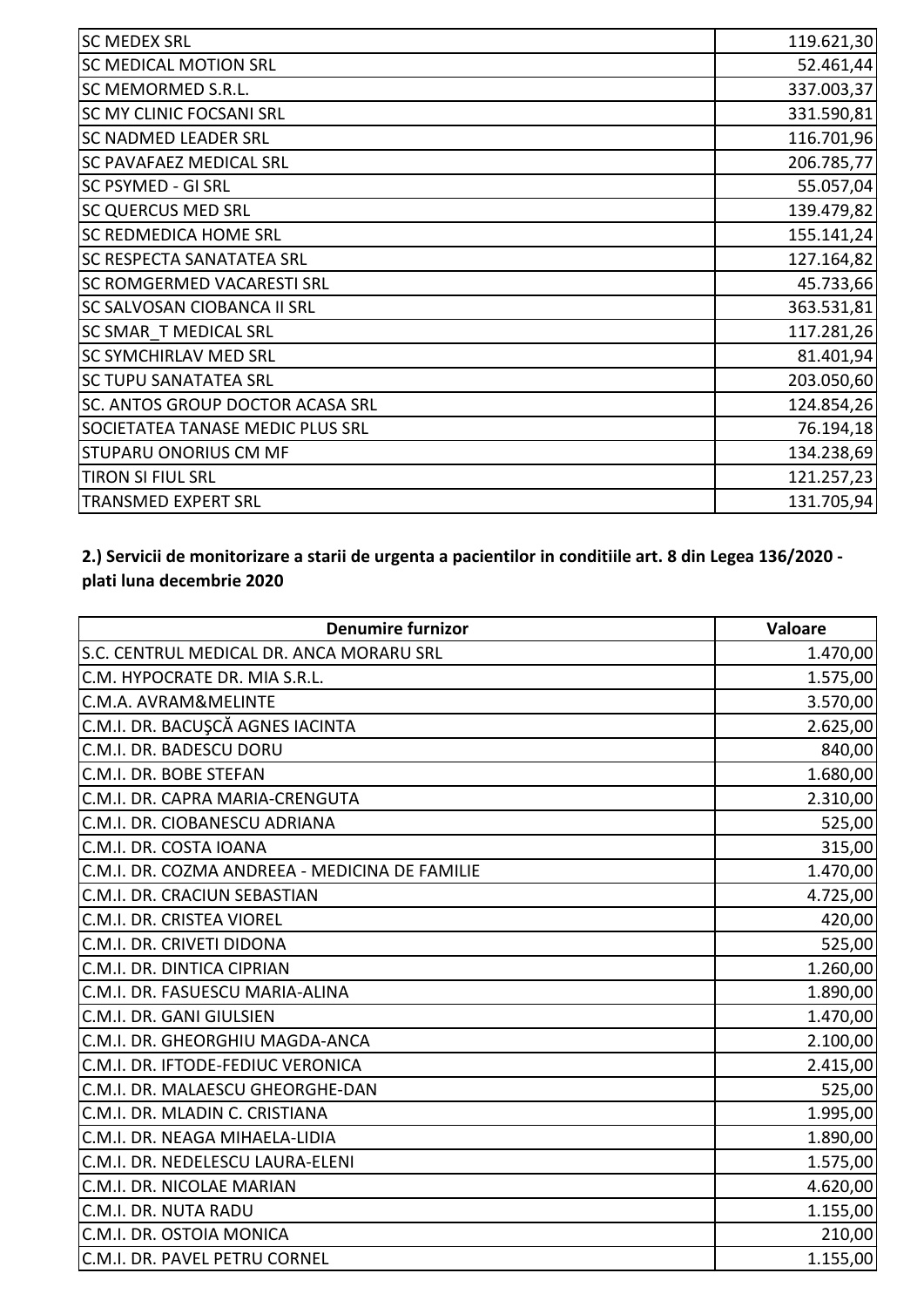| C.M.I. DR. PÎRÎU GEORGE-SEBASTIAN                                     | 525,00    |
|-----------------------------------------------------------------------|-----------|
| C.M.I. DR. POPESCU VASILE                                             | 630,00    |
| C.M.I. DR. RAICA DUMITRU NICOLAE                                      | 1.155,00  |
| C.M.I. DR. ROMAN COSTACHE                                             | 1.155,00  |
| C.M.I. DR. SPAHIU M. DANIELA                                          | 1.155,00  |
| C.M.I. DR. STANCIU ADRIAN                                             | 3.990,00  |
| C.M.I. DR. UNGUREANU MARCELA DANIELA                                  | 3.150,00  |
| C.M.I. DR.ILIES ILEANA-LUMINITA MEDICINA DE FAMILIE ACUPUNCTURA       | 4.095,00  |
| C.M.I. M.G. DR. BOROS OLIMPIU-RADU                                    | 315,00    |
| C.M.I. STANCIULESCU GEORGIANA                                         | 840,00    |
| C.M.I.DR.GHITOIU GHERGHINA                                            | 630,00    |
| C.M.M.F. DR MIHAILOV LILIANA                                          | 1.890,00  |
| CABINET MEDICAL DR. MIHAI DUMITRU SRL                                 | 840,00    |
| <b>CATMED SRL</b>                                                     | 630,00    |
| CENTRUL MEDICAL DE DIAGNOSTIC SI TRATAMENT AMBULATORIU SI MED. PREVEN | 29.505,00 |
| CENTRUL MEDICAL DIEFFENBACHIA DIAGNOSTIC SRL                          | 735,00    |
| <b>CENTRUL MEDICAL LIAD SRL</b>                                       | 2.625,00  |
| <b>CENTRUL MEDICAL RODICA SRL</b>                                     | 1.365,00  |
| CM. DR. CHIORALIA N CARMEN SORINA - CABINETE MEDICALE ASOCIATE MG     | 4.725,00  |
| CMAMF DR.ALEXANDRU CRISTINA                                           | 1.470,00  |
| CMI - BUCUR I. ILEANA                                                 | 1.155,00  |
| CMI - BUSNEAG I. ILIANA CARMEN                                        | 2.100,00  |
| <b>CMI ALBU DANIEL</b>                                                | 1.365,00  |
| CMI BADEA D BEATRICE RODICA                                           | 420,00    |
| <b>CMI BANU DANIEL</b>                                                | 525,00    |
| CMI CARTAS DR SAVA DAN                                                | 1.575,00  |
| <b>CMI DERIOIU DANIEL IONUT</b>                                       | 3.255,00  |
| CMI DOGARU P. PETRU                                                   | 1.470,00  |
| CMI DR BUZESCU DAN AUREL                                              | 1.260,00  |
| CMI DR CATOIU LAVINIA                                                 | 2.415,00  |
| CMI DR CEAUSU ANDREEA MAGDALENA                                       | 2.730,00  |
| CMI DR DELEANU CRISTIAN-DANIEL                                        | 945,00    |
| <b>CMI DR DODU CORNELIA</b>                                           | 3.675,00  |
| CMI DR DRAGHICI MARIA ELIDA                                           | 1.470,00  |
| <b>CMI DR FILIP AURELIAN</b>                                          | 2.520,00  |
| CMI DR GHICA-RADU ADRIANA                                             | 4.305,00  |
| <b>CMI DR HOBLE ANA</b>                                               | 4.200,00  |
| <b>CMI DR IONESCU RAFAEL</b>                                          | 315,00    |
| CMI DR NEGRU CRISTIAN                                                 | 840,00    |
| CMI DR NICULESCU VICTORITA                                            | 2.310,00  |
| CMI DR POPESCU-LUNGU DANA-OLGA                                        | 1.365,00  |
| CMI DR. BIRAU LUIGI GHEORGHE                                          | 1.785,00  |
| CMI DR. BJERKESTRAND ANDREEA FLORINA DANA                             | 1.575,00  |
| CMI DR. CAMBUROV MIHAELA LOREDANA                                     | 525,00    |
| CMI DR. CHIFOREANU GABRIEL                                            | 210,00    |
| CMI DR. COSTANGIOARA VALERIU                                          | 2.100,00  |
| CMI DR. DUMAN NICOLAE                                                 | 4.620,00  |
| CMI DR. ENACHE VETURIA MARIA                                          | 2.310,00  |
| CMI DR. FLORIAN PETRUTA                                               | 1.260,00  |
| CMI DR. GINGU VALI                                                    | 1.785,00  |
| CMI DR. GUZU CRISTINA                                                 | 105,00    |
|                                                                       |           |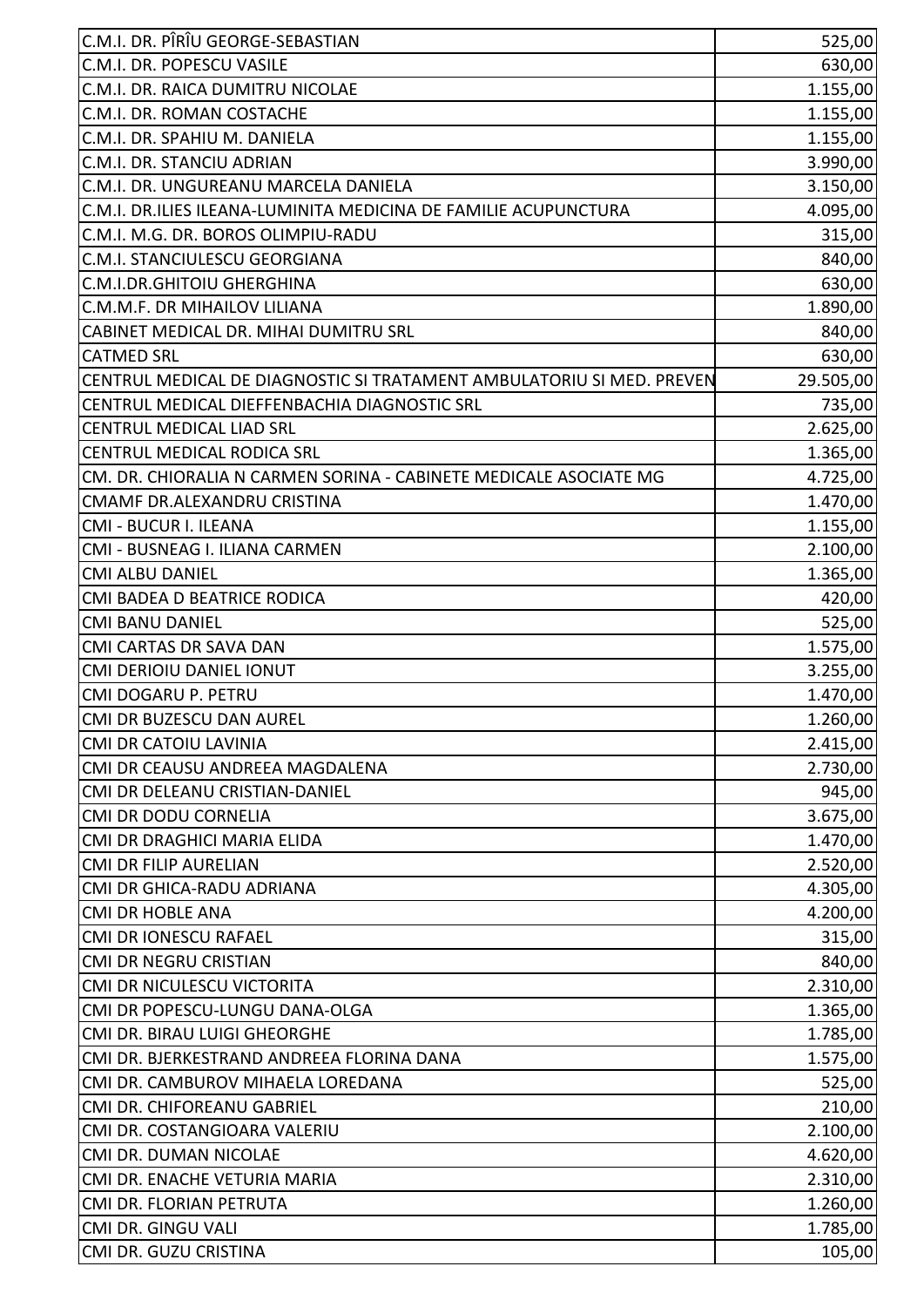| CMI DR. HUDICI VIRGILIU-DANIEL                    | 735,00   |
|---------------------------------------------------|----------|
| CMI DR. ILIE MARGARETA                            | 315,00   |
| CMI DR. ION MIHAITA EMILIAN                       | 2.310,00 |
| CMI DR. KRAKSNER SRL                              | 105,00   |
| CMI DR. LINA ION                                  | 420,00   |
| CMI DR. MARGINEAN ANDREEA                         | 2.310,00 |
| CMI DR. NEDELCU VIVIANA                           | 1.050,00 |
| CMI DR. NICOLAE SICINSCHI MIOARA                  | 1.680,00 |
| CMI DR. ONEL MADALINA ELENA                       | 840,00   |
| CMI DR. POPA ELENA RAMONA                         | 525,00   |
| CMI DR. POPESCU ALEXANDRU                         | 945,00   |
| CMI DR. RADUCANU ELENA-IULIANA                    | 3.675,00 |
| CMI DR. RUSI EMILIANA                             | 420,00   |
| CMI DR. SANDU CARMEN C.MEDIS                      | 945,00   |
| CMI DR. SCHIBA MIHAI NICOLAE                      | 630,00   |
| CMI DR. SICLOVAN MARIA                            | 315,00   |
| CMI DR. SPINEAN MONICA LUCIANA - MEDIC DE FAMILIE | 2.520,00 |
| CMI DR. STAN RADU                                 | 3.150,00 |
| CMI DR. TANASESCU LIVIU                           | 1.260,00 |
| CMI DR. TASCAU CLAUDIU SORIN                      | 1.575,00 |
| CMI DR. ZANFIR MARIAN                             | 525,00   |
| CMI DR.MIHAI MIHAELA DANIELA                      | 1.155,00 |
| CMI DR.MIHUT GEORGETA                             | 420,00   |
| <b>CMI DR.MITROI CORNEL</b>                       | 1.470,00 |
| CMI DR.PREDETEANU NARCISA                         | 525,00   |
| CMI DR.STEFANESCU CRISTINA                        | 2.625,00 |
| CMI DR.TUDOSE CRISTIAN                            | 2.520,00 |
| <b>CMI GHINEA ILEANA</b>                          | 2.730,00 |
| <b>CMI IRIMIA MARIUS</b>                          | 3.570,00 |
| CMI MF DR. RUSU FLORIN                            | 3.990,00 |
| <b>CMI NEAGOE IRINA</b>                           | 3.150,00 |
| CMI PASLARU IULIANA-MIHAELA                       | 1.365,00 |
| <b>CMI TIPISCA SIMONA</b>                         | 525,00   |
| CMI UNGURU MIHAELA                                | 525,00   |
| CMMF DR. IRIMIA I. EMILIA ALINA                   | 1.785,00 |
| DODI 5109 S.R.L.                                  | 1.260,00 |
| DR.MORARU LUCIAN-CAB.CERC MILITAR                 | 1.050,00 |
| <b>MARINA MED SRL</b>                             | 2.310,00 |
| <b>MED SAN FAM SRL</b>                            | 1.470,00 |
| <b>MEDFAMGRIG</b>                                 | 945,00   |
| <b>MEDICAL CLASS SRL</b>                          | 1.575,00 |
| METROPOLIS MEDICAL CENTER SRL                     | 315,00   |
| <b>PRANA SERV</b>                                 | 315,00   |
| PSYHO-SOMA MED SRL                                | 2.100,00 |
| S.C. CHIFANMED S.R.L.                             | 1.155,00 |
| S.C. DR. BLAJ ST. CABINET MEDICAL S.R.L.          | 1.470,00 |
| S.C. FOCUS LAB PLUS S.R.L.                        | 525,00   |
| S.C. HOMESON S.R.L.                               | 1.995,00 |
| S.C. LASER MED S.R.L.                             | 840,00   |
| S.C. LAUNER FARM S.R.L.                           | 1.785,00 |
| S.C. MEIROSU MED S.R.L.                           |          |
|                                                   | 210,00   |